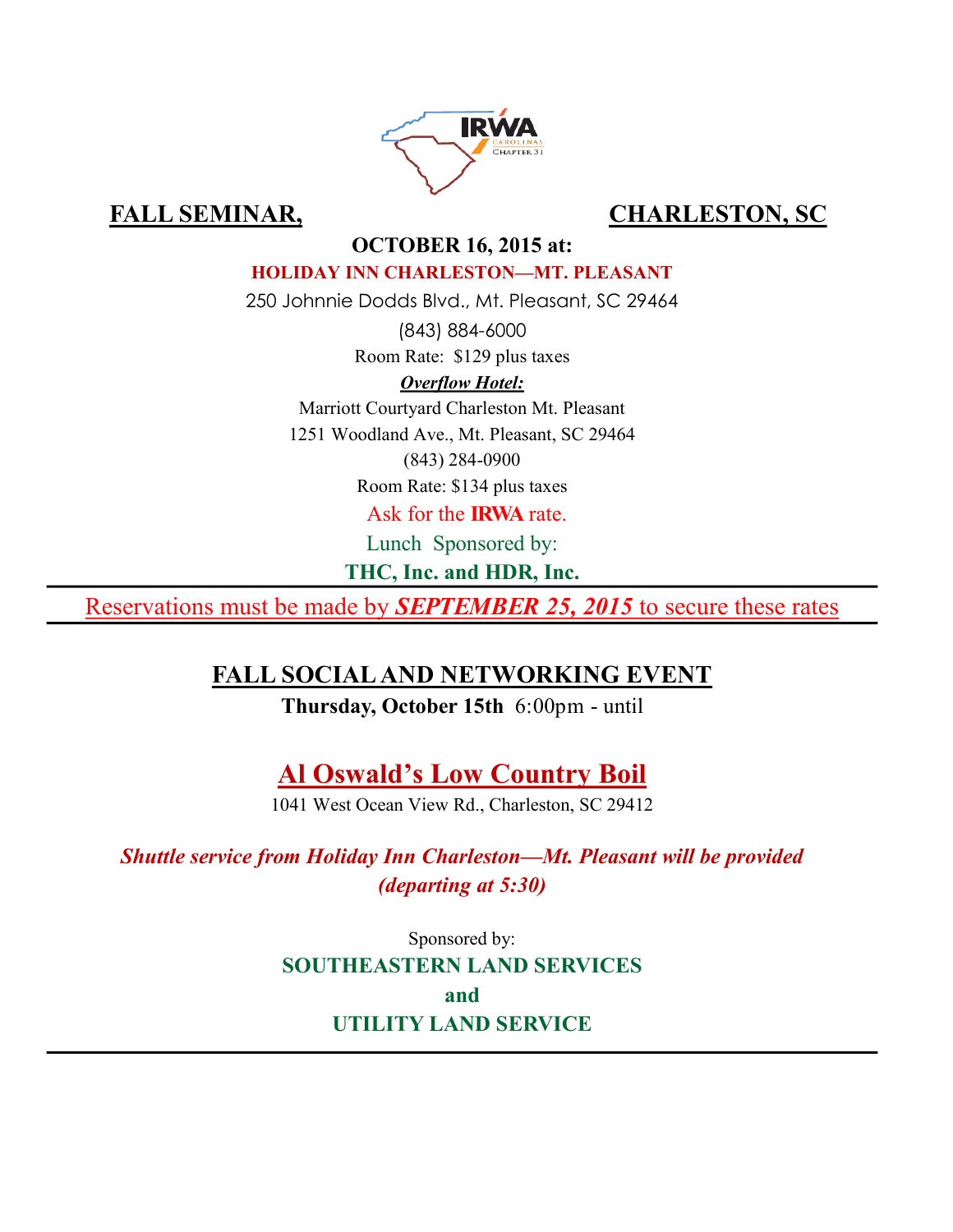

FALL SEMINAR – OCTO-<br>BER 16, 2015

# **HOLIDAY INN CHARLESTON-MT. PLEASANT**

250 Johnnie Dodds Blvd., Mt. Pleasant, SC 29464

(843) 884-6000

#### **Thursday, October 15**

8:00 a.m. - 5:00 p.m. **EDUCATION**

**C604—***Environmental Due Diligence and Liability*  **(Contact Holly Whitley-Cataldo holly.whitley-cataldo@hdrinc.com)**

| $6:00$ p.m. - until | <b>NETWORKING &amp; HOSPITALITY</b>                      |
|---------------------|----------------------------------------------------------|
|                     | <b>Al Oswald's Low Country Boil</b>                      |
|                     | 1041 West Ocean View Rd., Charleston, SC 29412           |
|                     | <b>Shuttle service from Holiday Inn will be provided</b> |
|                     | Sponsored by:                                            |
|                     | <b>SOUTHEASTERN LAND COMPANY and</b>                     |
|                     | <b>UTILITY LAND SERVICE</b>                              |

## **Friday, October 16 QUARTERLY SEMINAR**

# **Holiday Inn Charleston—Mt. Pleasant** 7:30a.m.– 8:00a.m. Registration 8:00a.m. – 8:30a.m. Welcome/Announcements/Sponsors 8:30a.m. – 8:40a.m. Break **Presentations** 8:40a.m.—9:30a.m. *IRWA Young Professionals Program* Taylor Sass, IRWA Chapter 8 Young Professionals Committee 9:30a.m. - 9:40a.m. Break 9:40a.m. – 10:30a.m. *The Quick and Easy Way to Permit and Build Nuclear Plants*  Alan Torres, General Manager— New Nuclear Construction, SCANA 10:30a.m. - 10:40a.m. Break 10:40a.m.– 11:30a.m. *Lessons from the Court* Ryan Mattocks, Asst. Basketball Coach/Recruiting Coordinator, The Citadel 11:30a.m. - 11:40a.m. Break 11:40a.m. – 12:30p.m. *The Future of Energy* Jim Tuton, Project Manager, Clemson Energy Innovation Center 12:30p.m. – 1:30p.m. **LUNCH sponsored by** *THC, Inc. and HDR, Inc.* 1:30p.m. - 2:30p.m. **Chapter Business Meeting**

**\_\_\_\_\_\_\_\_\_\_\_\_\_\_\_\_\_\_\_\_\_\_\_\_\_\_\_\_\_\_\_\_**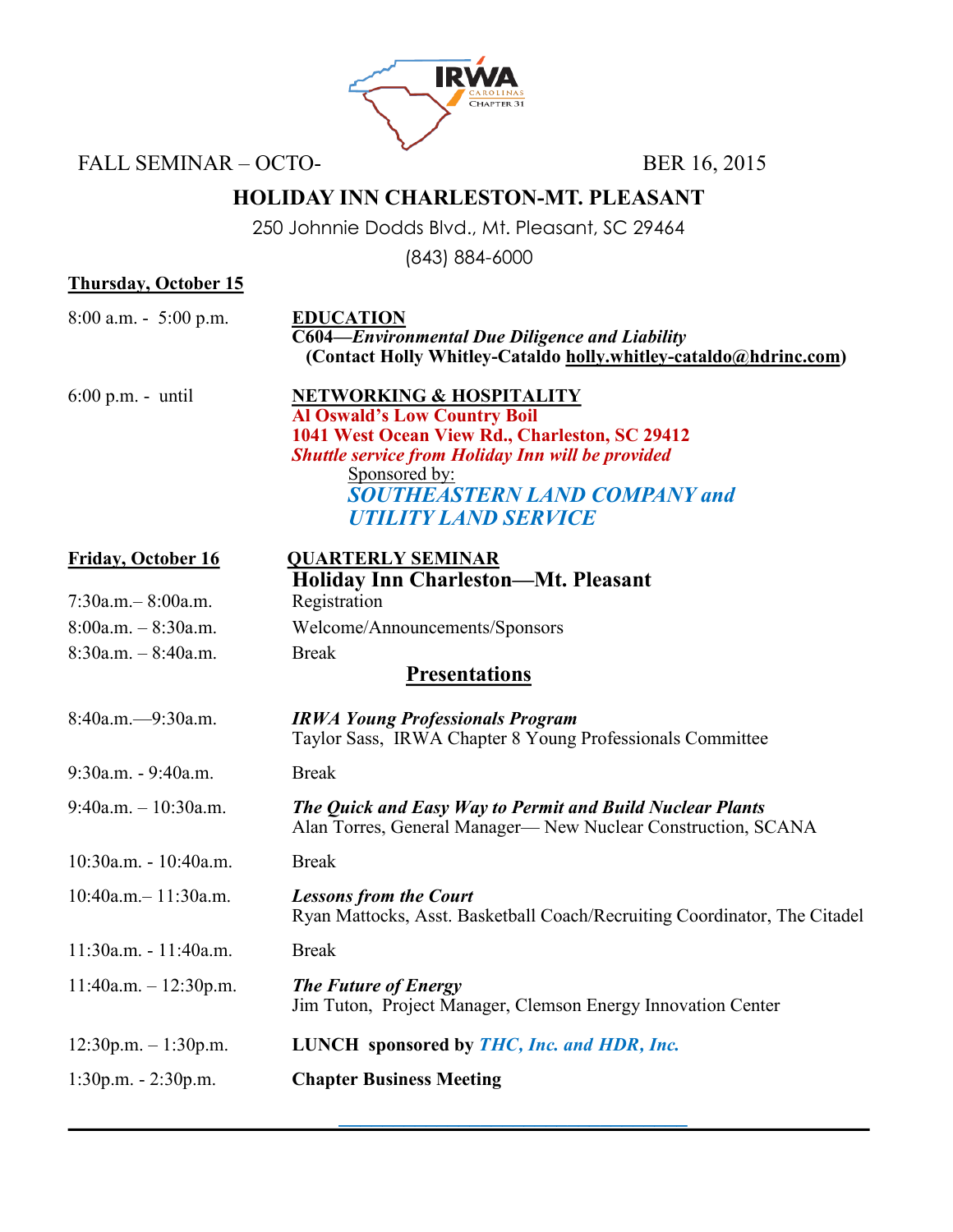

**FALL 2015 COURSE OFFERING**

# **C604:** *ENVIRONMENTAL DUE DILIGENCE AND LIABILITY*

*An overview of the environmental due diligence process and the liability associated with purchasing property*

## **Thursday, October 15th HOLIDAY INN CHARLESTON—MT. PLEASANT**

250 Johnnie Dodds Blvd., Mt. Pleasant, SC 29464

(843) 884-6000

**Register online at www.irwaonline.org Contact Holly Whitley-Cataldo at holly.whitley-cataldo@hdrinc.com for more information**

**Course Level:** Intermediate **Course Length:** 1 day – 8 AM to 5 PM **IRWA Credits:** 8 QEU / CEU **Prerequisites:** IRWA Course 600 "Environmental Awareness" (or equivalent), or have an environmental background.

## **Course Description**

This course provides the right of way professional with an understanding of the environmental due diligence components. Participants learn to recognize when a due diligence report should be ordered, as well as how reports should be analyzed.

## **Credentialing**

- Generalist: An intermediate course that can be applied towards the ARWP, RWP or SR/WA program.
- Specialist: Required course for the R/W-EC program.

## **Topics**

- Innocent Purchaser Defense
- ASTM Phase I ESA standard
- EPA's "All Appropriate Inquiry" rule
- Educate attendees about other components of environmental due diligence
- Guidance on how to order due diligence services and establish expectations
- Illustrate how to analyze the reports and their impacts on the proposed project

## **Who should take this course**

This course is recommended for right of way professionals who have some environmental background, are actively involved in right of way projects, and may encounter environmental issues during their normal duties (e.g., acquisition/relocation, appraisal).